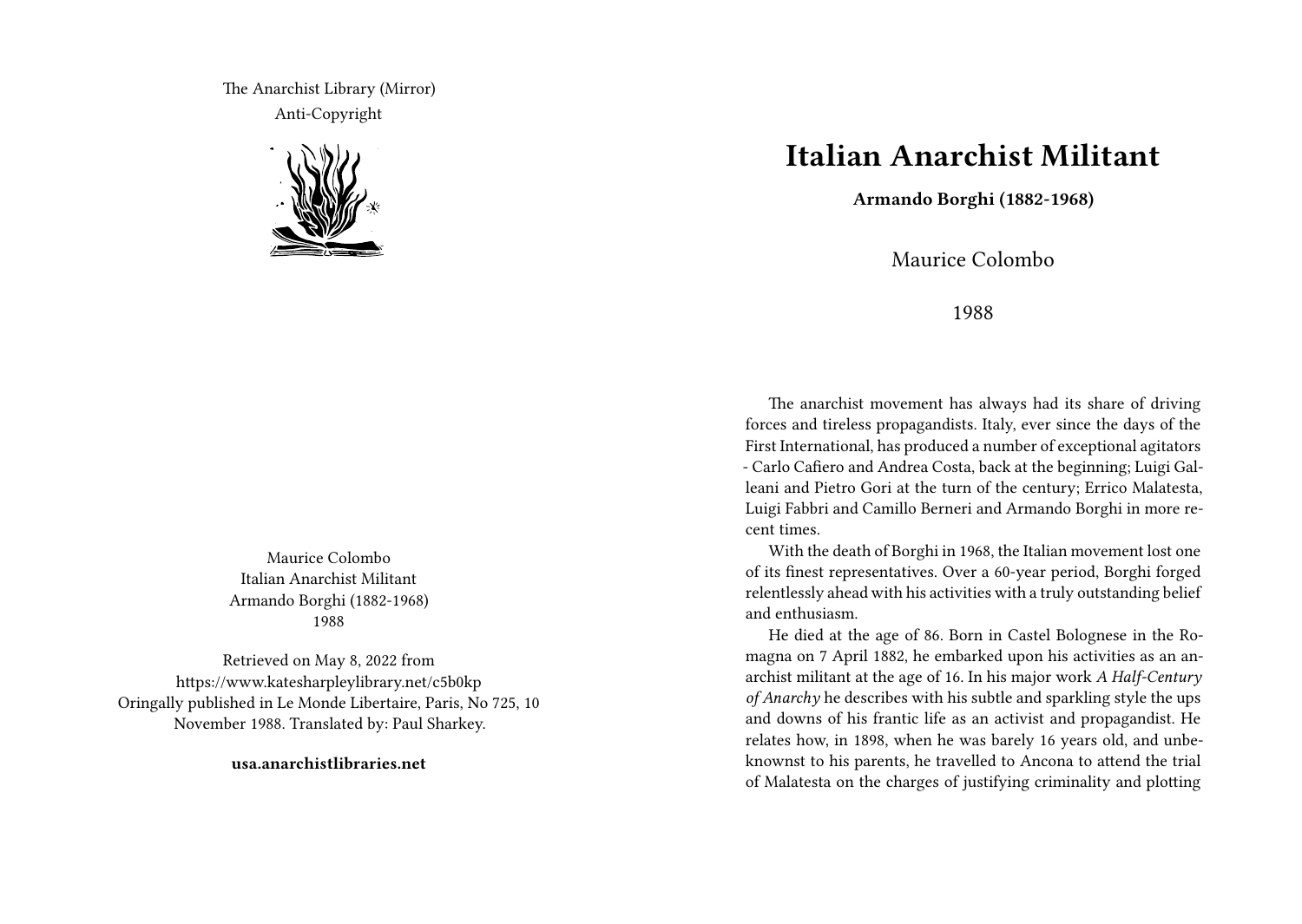against the State that arose from his having published the weekly *L'Agitazione* in Ancona. It was at this point that Borghi had his chance to view Errico Malatesta in the flesh (as he used to say) in the dock. He conceived a lifelong fondness for Malatesta. From then on, Borghi was up to his neck in activity and in the struggle.

In 1900 he settled in Bologna and there, following the assassination of King Umberto I by Gaetano Bresci (on 29 July 1900) he unreservedly endorsed the heroic act, in contrast to those socialists, republicans and a small clique of Rome-based anarchists who had condemned the killing.

His first arrest came in Bologna in 1902, over anti-militarist propaganda. In April 1903, he won his spurs as a public speaker, again in Bologna, when he was chosen by the anarchists to address a huge rally called to protest at military expenditure.The young anarchist, then just 20, made his mark. He was welcomed to the rostrum by Andrea Costa. It was his very first success as a public speaker. He became the official spokesman of the anarchists at all rallies. A flurry of innumerable arrests and trials followed. His defence counsel at all times was Pietro Gori who always showed up for his trials. Armando Borghi was arrested during a demonstration in 1904 and spent several months in the San Giovanni in Monte prison.

In 1905, he was sentenced again in Ravenna to a five month prison term for "incitement to crime". Between 1903 and 1906, he spent longer behind bars than as a free man. In May 1906 he had barely come out of prison when he was commissioned in Ravenna as editor of *L'Aurora*, an anarchist weekly, taking over from Domenico Zavaterro. It was from the columns of *L'Aurora* that he severely upbraided anarchist individualism. It was from the same platform on 9 July 1906 that Borghi marked Gaetano Bresci's assassination. He was indicted over this vibrant article which earned the author as well as the managing editor a year behind bars.

Borghi saw imprisonment again in Ravenna and then in Piacenza. He was freed early in July 1907. It was at this point that he

long experience and his thorough knowledge of the many issues confronting the anarchist movement. Then he felt the urge to return to the United States, weary from his frantic, restless lifestyle in Italy. He stayed in the USA until 1953 returning to Italy that year and he was in perfect health when he took part in the March 1953 congress of the Italian Anarchist Federation (FAI) in Civitavecchia.

Once again, Armando was the centre of the Italian anarchist movement which was experiencing a promising revival. He settled in Rome, assisting Gigi Damiani and Umberto Consiglio in bringing out *Umanita Nova*. He stayed in Italy after that and his activities were genuinely beneficial to the movement. For twelve years up until October 1965, the presence of Armando Borghi in *Umanita Nova* in the shape of his lively, vivacious articles, left an indelible mark. He died on 21 April 1968.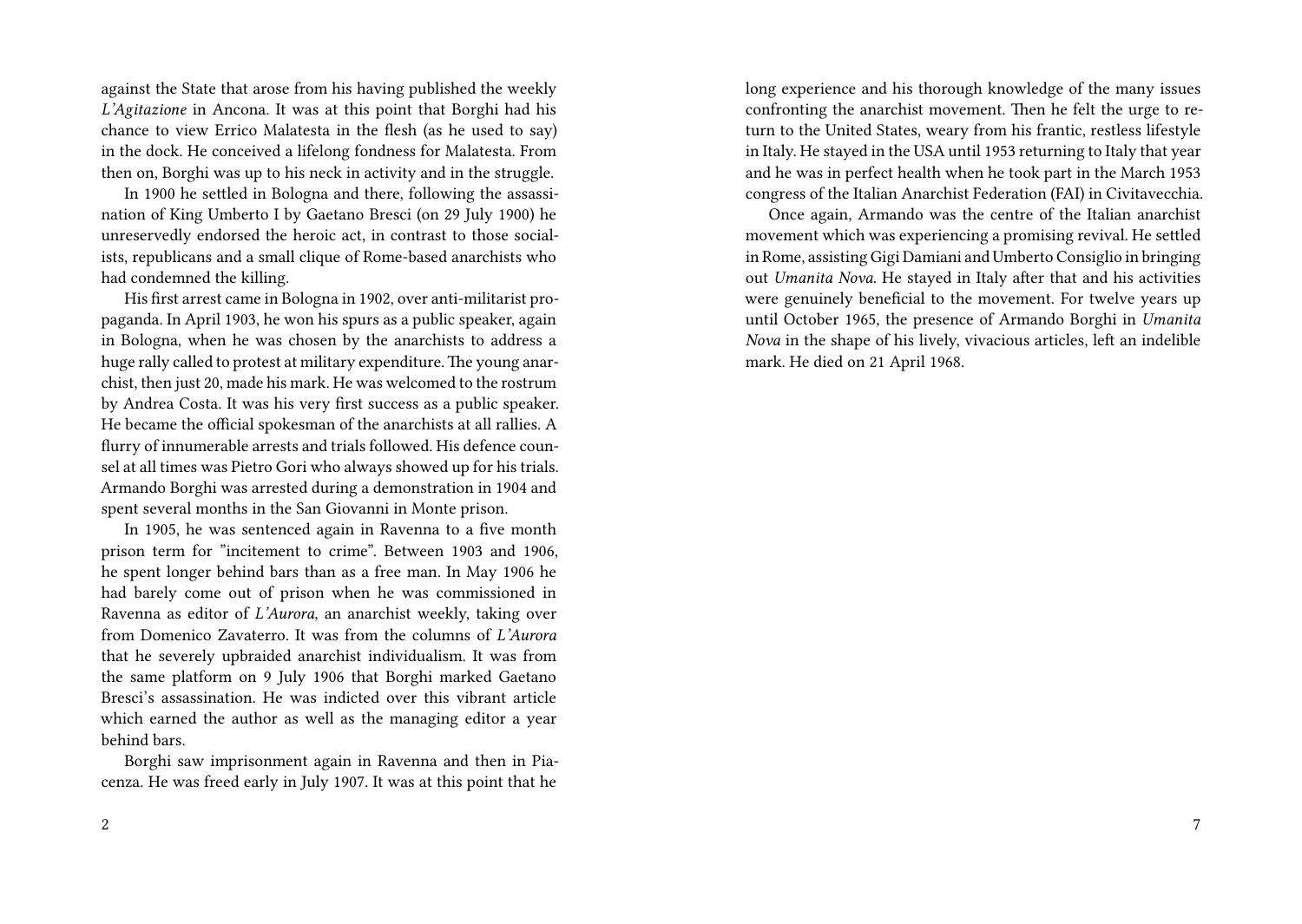charged were freed. Malatesta and Borghi had offered a zealous defence of themselves.

Fascism was now in the ascendant and the lives of antifascist militants were in the balance. Borghi and Virgilia D'Andrea were continually receiving death threats.

Armando Borghi fought against the fascists by promoting the "Labour Alliance" in an attempt to erect an obstacle in the path of the fascist victory. But after the March on Rome in October 1922, all attempts to fight fascism were in vain. Along with Virgilia D'Andrea, Borghi had to leave Italy in 1923 and they went into exile, first in Berlin and then in Paris.

In France he carried on his fight against fascism. He penned his first volume of memoirs *Italy Between Two Crises*. It was published in Paris in July 1924. In October 1926, Borghi left France for the United States. He arrived to find the campaign for Sacco and Vanzetti at its height. At the invitation of their support committee, he gave many talks and appeared at meetings. But even in the States he could not escape arrest and trial and was often released only on payment of huge bail bonds. An active contributor to *L'Adunata dei Refrattari* he often signed his articles with a pseudonym, with the police forever on his trail. Virgilia D'Andrea was always at his side. She was an active propagandist and a fine public speaker. But on 12 May 1933 she died while still quite young.

In the United States, Borghi struck up friendships with Gaetano Salvemini and Arturo Toscanini and his son, Walter. After the downfall of fascism he returned to Italy, landing in Naples in October 1945. Immediately embarking upon a frantic lecture tour.

In 1946, he visited all the major cities of Italy - Rome, Bologna, Ancona, Milan, Carrara, etc. In December that year his car crashed into a lorry. He came away with serious head wounds and some broken ribs but his travelling companions emerged unscathed. He spent a long time in hospital in Ravenna, followed by a lengthy convalescence. He stayed in Italy until March 1948, involving himself in active propaganda and affording his comrades the benefit of his

agreed to take up a post as trade union agitator. He was invited to join the secretariat of the Bologna and District Construction Union. However, he was not converted either to trade unionism or to anarcho-syndicalism but remained comprehensively and fullbloodedly anarchist. But he found it useful to mix with the workers in order to fight for their emancipation. The Bologna Construction Union was not affiliated to the CGL (General Confederation of Labour), but belonged, as did many another organisation, to the National Direct Action Committee.

Borghi stayed in Bologna as secretary of the Construction Union for over three years and, along with Giuseppe Sartini, represented the old Chamber of Labour which was independent of the CGL. But even then he did not neglect anarchist propaganda. When, on 13 October 1911, trooper Augusto Masetti fired a gunshot in the parade ground of the Cialdini barracks in Bologna at his colonel by way of a protest at the war in Libya while shouting out 'Down with the war! Long live Anarchy!', Armando Borghi and Maria Rygier immediately composed a special edition of *L'Agitatore* welcoming the action of the rebel soldier.

Borghi's article was entitled "Anarchist revolts shines through the violence of war". The newspaper was impounded and a roundup of anarchists began. Maria Rygier was the first to be arrested. Borghi got away by the skin of his teeth and fled to Paris.

He stayed abroad until the end of December 1912, involving himself in active anti-militarist propaganda, giving lectures in France and Switzerland. After the Italian government offered an amnesty to mark the conclusion of a peace treaty with Turkey, he returned to Italy. In the autumn of 1912, the Italian Syndicalist Union (USI) had been launched in Italy. It ought to be noted that Borghi, in exile in France at the time, had no hand in the launching of the USI but affiliated to it in his capacity as organiser for the labour unions independent of the CGL.

Which brings us to the "Red Week". A national campaign committee had promised protest rallies all across Italy in protest against